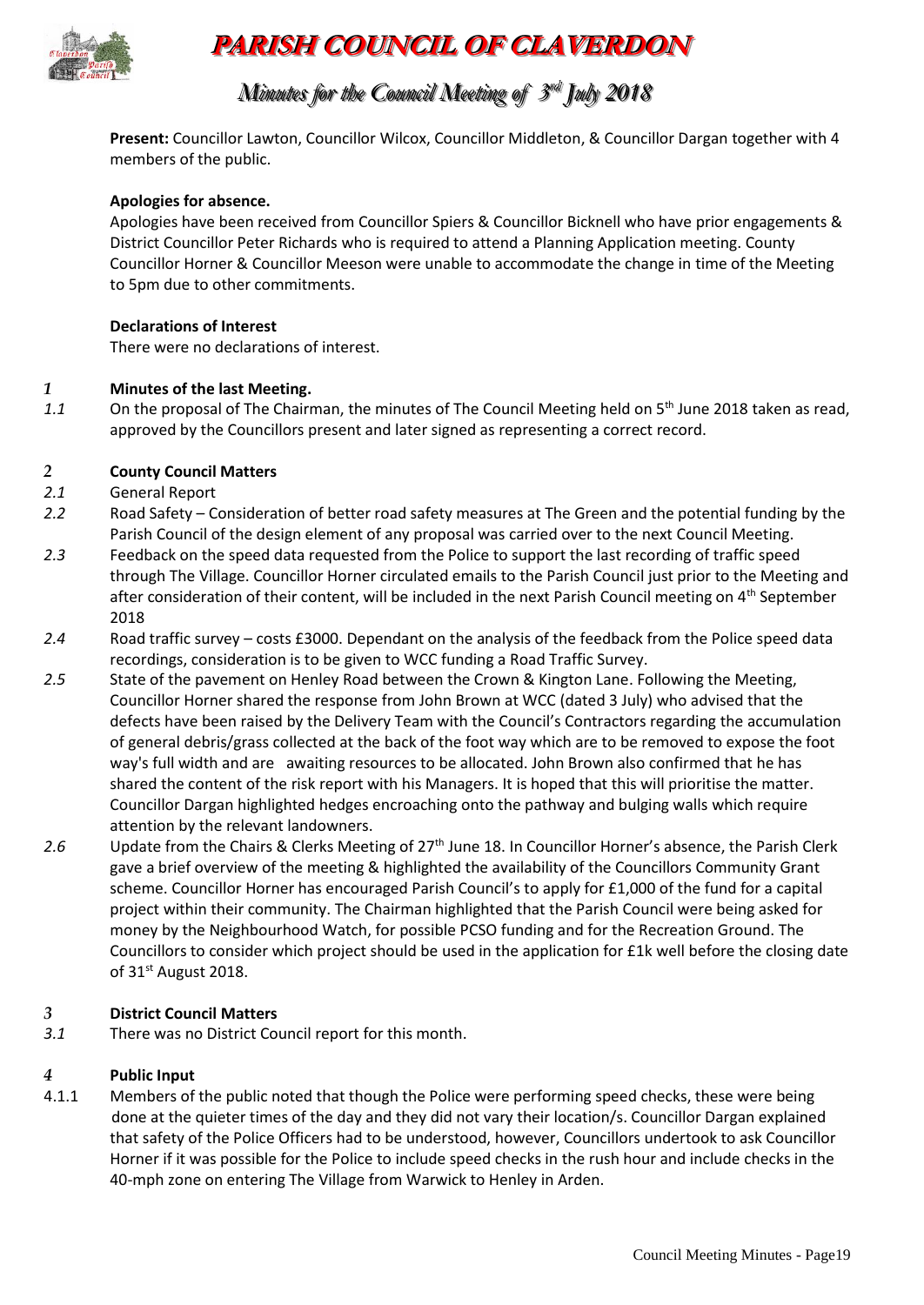- 4.1.2 Residents present at the meeting raised concerns over the state of The Village, namely the number of weeds in the Surgery car park, the state of the play areas at the Recreation Ground, and the condition of the notice boards.
- 4.1.3 Weeds in the Surgery Car Park -Councillor Middleton, a trustee at Dorothea Mitchell Hall, who are responsible for the car park, advised that the weeds would be addressed when the barrier was installed to prevent cars running onto the neighbour's fence when parking.
- 4.1.4 Recreation Ground The Chairman explained that as part of the extension & refurbishment of the pavilion at the Recreation Ground, the children's play areas will be refurbished. See item below regarding proposed repairs to fences surrounding the play areas.
- 4.1.5 Parish Council Notice Boards. The condition of the board situated at the front of Dorothea Mitchell Hall was discussed in the last Meeting and The Chairman advised that its location is under review and will be replaced when the new location is confirmed. The preferred site is outside the Community Shop. The item is covered under point 11.1 below. Georgina Graham said that the notice board situated on St Michael's Road was too high, contained erroneous notices and looked untidy. The Parish Clerk advised that a quote had been received to paint the notice board & the bench and provide planters. All of which were for consideration by the Parish Council at agenda item 12.1, but this would not involve lowering the height of the board. Georgina Graham wanted it included in the minutes that she objected to the location of the board and wanted it moved. The Chairman advised that the board had been there for a considerable number of years and that the Parish Council would consider improvements, but no consideration would be given to moving the board as it was of use to other residents in that area.
- 4.1.6 The turning into the Surgery & DM Hall off the A4189 when coming from Warwick, is hampered by a spur of land on the corner. The matter has been raised previously and the Chairman asked for it to be included in the minutes so that Councillor Horner could be made aware and for it be included on the next Agenda.

## *5* **Planning.**

- *5.1* Update on previously considered applications.
- 5.1.1 Little Orchard, Station Road 18/01095/TPO. The application to remove dead wood, cut and fell certain trees was approved on 7<sup>th</sup> June 18.
- 5.1.2 Tattlebank House, Kington Lane 18/01170/VARY. Variation of condition no.2 of planning permission reference 17/02015/FUL dated25 August 2017 to allow for increase in height (500mm) of detached garage. The planning application was approved on 13<sup>th</sup> June 2018
- 5.1.3 Heart of England Farms, Henley Road 18/00746/FUL. Demolition of existing game bird rearing building. Erection of new building on the same site to be used in connection with hatchery operations including incubators and storage of packaging. The planning application was approved with conditions on 15th June 2018.
- 5.1.4 The Old Vicarage, Church Road, Claverdon 18/01324/TREE. T1 -Cedrus Atlantis Glauca, T2 Norway maple and T3 - Taxus Baccata - Crown lift to 4 metres & T4 - holly – Fell. The application was approved on 19th June 2019.
- *5.2* Applications Responded to Inter-meeting None were considered between meetings

## *5.3* Applications for Discussion at this meeting.

- 5.3.1 Claverdon Hall Farm 18/01702/COUQ. Notification for prior approval for the change of use of an agricultural barn into a single dwelling including associated operational development under Class Q(a) and Class Q(b) of the GDPO. See below
- 5.3.2 Claverdon Hall Farm 18/01758/COUQ. Agricultural Storage Notification for prior approval for the change of use of an agricultural barn into a single dwelling including associated operational development under Class Q(a) and Class Q(b) of the GDPO. See below
- 5.3.3 The Councillors reviewed the plans for both the applications at Claverdon Hall Farm along with the previous grounds upon which Stratford District Council refused planning at the site, and after due consideration decided that the Parish Council could not pass the plans as the details submitted were inadequate and requested the Parish Clerk draft an objection for their consideration. In the meantime, the Chairman said that he would contact Mr. John Barnes to seek a meeting with him or the property owner as the site is an eyesore and there does need to be a resolution.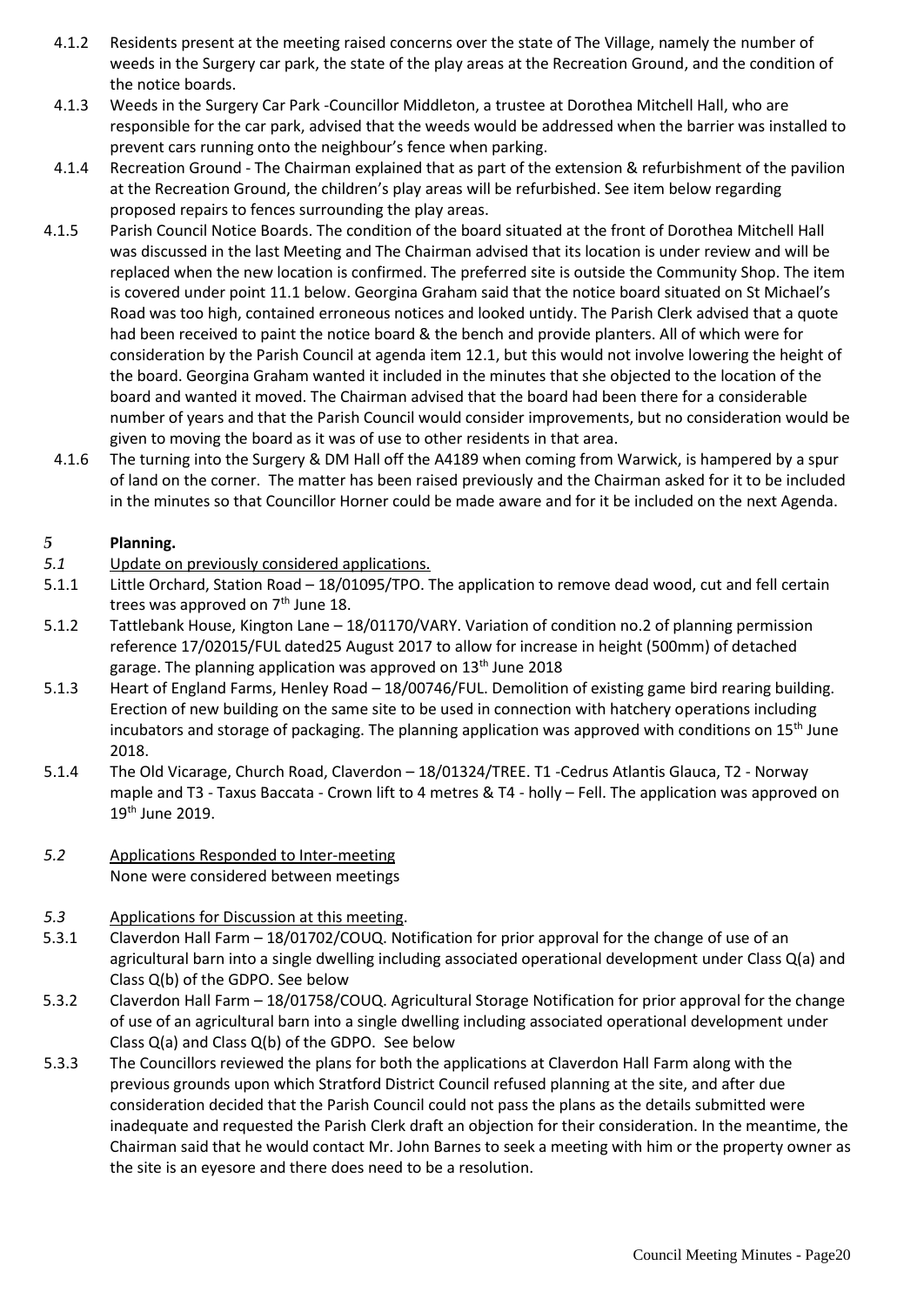## *5.4* Other Planning Issues

- 5.4.1 The Old Butchers Shop. The Chairman advised that there had been a formal complaint to SDC over the shoddy way that the applicants had been treated, how they had been pushed from pillar to post and that he supported the applicants in their complaint. The Chairman wants senior planners at SDC to come to a meeting to explain their rudeness to the applicants and why they are now requesting the site be re. marketed as a shop.
- 5.4.2 Building works at Langley Road. No further update has been received since the objection was lodged.
- 5.4.3 Councillor Wilcox requested the Parish Clerk obtain an update on The Fieldings from the Enforcement **Officer**

#### *6* **Neighbourhood Plan**

A meeting was held on 14<sup>th</sup> June 18 with Neil Pearce present. Another meeting is planned 9<sup>th</sup> July to agree which of the SDC comments are not accepted, & to consider the content and reference to the Village Design Statement within the Neighbourhood Plan, and then produce a revised Neighbourhood Plan document for Neil Pearce to consider alongside the unadopted SDC comments.

#### *7* **Policing**

*7.1* Note in the next Parish Magazine that It is important that all incidents are reported to 101, as the Police use the statistics provided from 101 calls to allocate their resources.

#### *8* **Recreation Field**

- *8.1* The fence surrounding the over 8's play area is collapsing in places. After discussion regarding future plans, Councillors decided not to reinstate the fence.
- *8.2* The fence surrounding the aged 7 and under play area is collapsing. Councillors agreed that the fence should be repaired to enable the gate to be closed and approved a spend up to £200.
- 8.2.1 Grant funding for the Recreation Ground Pavilion extension. The Chairman has provided the football and cricket clubs with an estimate of £120k for the pavilion extension and £60k for the play area refurbishments and encouraged them to seek agreements in principle from the potential sports grant organisations they have consulted. The Chairman will invite tenders for the pavilion extension to support formal applications for grant funding to be obtained by the Sports Clubs. Councillor Dargan requested consideration be given to a separate meeting to progress grant funding.
- *8.3* The Chairman will check whether a planning application is needed to accommodate an enlarged play area and removal of the mound.
- *8.4* Agreements with Sports Clubs using the Recreation Ground a sample draft contract is awaited by Parish Clerk. Councillor Dargan enquired about the income and costs sustained by the Parish Council in providing the Recreation Field facilities and sought a review prior to work commencing. The Parish Clerk to produce a profit &loss account for The Recreation Field over the last 2 years for consideration prior to the next meeting.

#### *9* **Footpaths /Bridlepaths**

- *9.1* Strimming the bridleway from Lye Green Road opposite Claverdon Hall to Common Lane. Parish Clerk to secure a quote for approval and work to undertaken in July.
- *9.2* Maps detailing the parish footpaths & bridleways. Parish Clerk to ascertain whether there is still an account with Ordinance Survey. The Chairman will bring to the next meeting the Range Master maps for the area. The aim is to extend the notation of public highways beyond the boundaries of the parish, and to update the map before seeking graphic design input to produce up to date and more usable maps in a cost-effective manner.

## *10* **Yarningale Common**

## *11* **Dorothea Mitchell Hall**

*11.1* The Parish noticeboard situated at the approach to DM Hall needs replacing and re. siting. Councillor Middleton & Councillor Spiers to write to the other Trustees of Dorothea Mitchell Hall to seek their agreement to the re-siting of the Board close to the Community Shop and the Tennis Courts. The Parish Clerk to secure quotes for a replacement board that allows one side to be lockable for consideration by the Councillors. The new board could be considered for the Councillors Grant award scheme.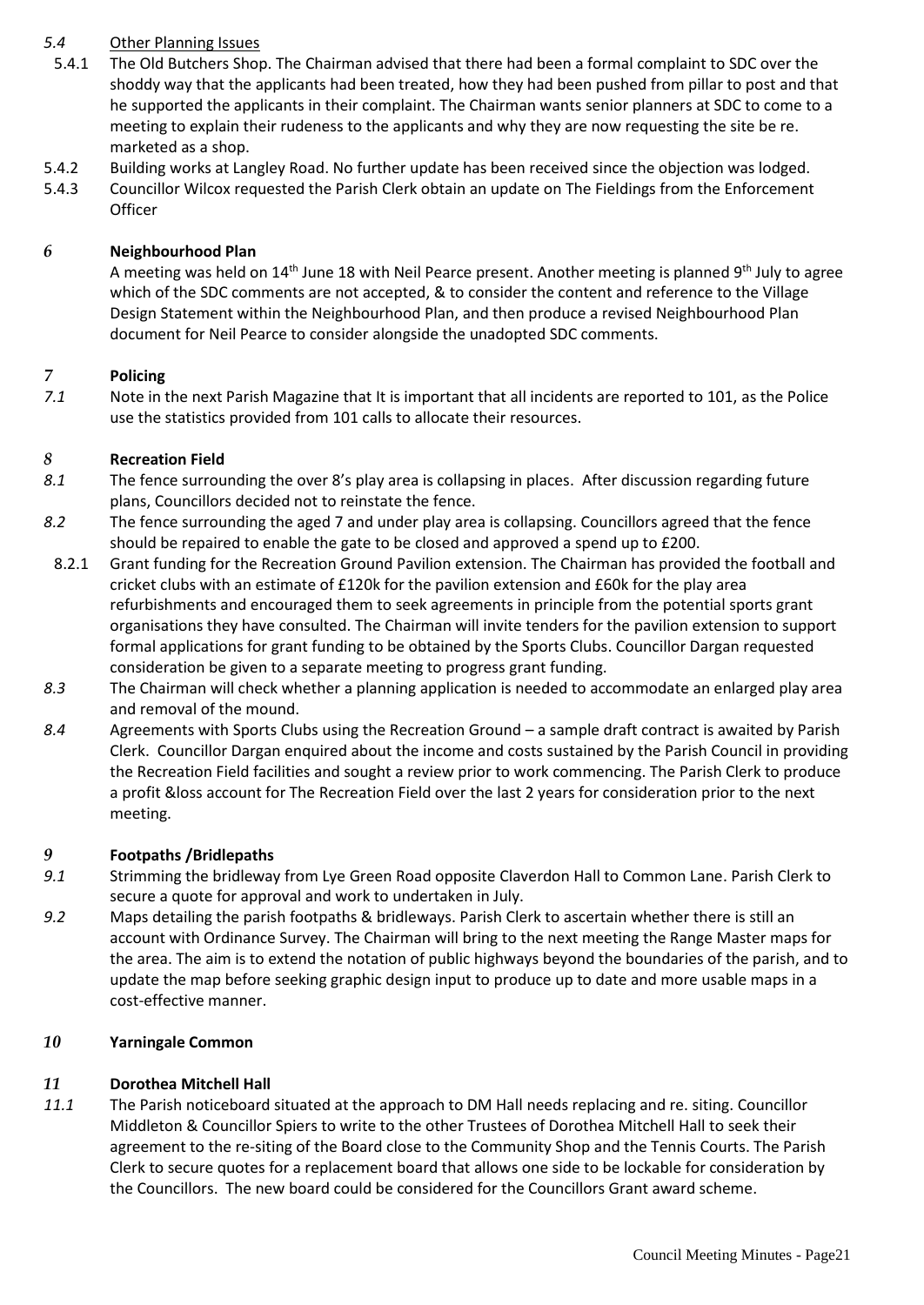## *12* **General Other matters including any arising from Earlier Meetings and not already covered.**

- *12.1* Gardening Group Planters for the area on the corner of St Michael's Road. The planters recommended by the Gardening Group amount to £398.00 for 2 off size 1400X430X360 and have a 10-year timber guarantee. The bench and notice board are looking tired -estimate to rub down, prepare & paint with water proof stain is £133 plus vat. The Councillors considered the proposal and the associated costs and approved the work to be undertaken.
- *12.2* Claverdon K6 Telephone Kiosk Mr & Mrs. Morgan, who were present at the Meeting, had responded to the article placed in the Parish Magazine and had provided various useful suggestions for the ongoing use of the telephone kiosk. The suggestion of re. siting & using the telephone kiosk as a notice board had the most appeal to Councillors. The previous unacceptable cost estimate for the work can be shared with Mr. Morgan and consideration will be given to any alternative methods of renovation sent to the Councillors by Mr. Morgan.Councillor Middleton advised that the telephone kiosk is not attached to any premises.
- *12.3* Street sign cleaning the email from D Packwood trying to organise a volunteer group to perform a sign spring clean had already been circulated to Councillors. The Parish Clerk to write to Mr. Packwood to advise that the Parish Council would support a concise article being placed in the Parish Magazine for a volunteer group.
- *12.4* Mowing Contractors Lye Green & the Verges. The Councillors considered the work performed by the new contractors, the wet April and the conditions that caused and resolved to retain the current contractors for the remainder of the season. An additional cut will be performed in some areas in July, with more focus being requested on strimming into the hedge line where grass has grown high.

## *13* **Post Received**

#### **John Horner - Arden Division - June Report**

**13.01** Warwickshire has a higher that national average of male suicides, so NHS England have provided extra resources to reduce the numbers. The Communities team are raising awareness of support for carers. The funds for small road safety schemes can be easily consumed by high costs charged by Utility Companies for pipe alterations and lighting.

#### **Warwickshire CC notification of Councillors Grant Fund**

**13.02** Email detailing the scheme for The County Councillors Grant Fund and workshops being held by Warwickshire CAVA

#### **FW: Alcester Police North SNT. Latest Weekly Report. Sunday 10th June 2018**

Suspicious Circumstances. Kington Lane, Claverdon. White Van seen parked unattended in Layby. Caller concerned that this was suspicious as it was unusual and also the layby is near to premises that has been subject

- **13.03** to crime. The last three letters of the registration was 'HWN'. Full details passed to police. No offences disclosed **FW: Alcester Police North SNT. Latest Weekly Report. Sunday 17th June 2018** Nothing to report re. Claverdon, however specific guidance given re. Scrap Collectors and the licenses they should
- **13.04** display, advice on preventing theft of wheelie bins and managing nuisance calls. **John Horner - date & agenda for Chairs & Clerks Meeting on 27th June**
- **13.05** Agenda covers Policing, Communities Grant & Small Road Safety Projects

## **John Crossling - WALC.**

**13.06** New initiative for reporting traffic offences. "Operation Snap" is reporting system for poor and dangerous driver behaviour from dashboard cameras.

<https://www.warwickshire.police.uk/operationsnap>

## **Warwickshire Rural Watch Alerts - Burglary in Yarningale Common**

**13.07 Incident 251 of 20 June** – At 12.30pm on 20 June, offenders broke into a home in Ossetts Hole Lane, Yarningale Common. Several watches were stolen.

## **Green Spaces for Good: Fields in Trust e-Bulletin June 2018**

**13.08** Bulletin supporting the Parks Charter, Green spaces, a new walking app & sites of specific interest.

#### *14* **Finance**

*14.1* To authorise payments due to date, and approve the account projection to the end of July 2018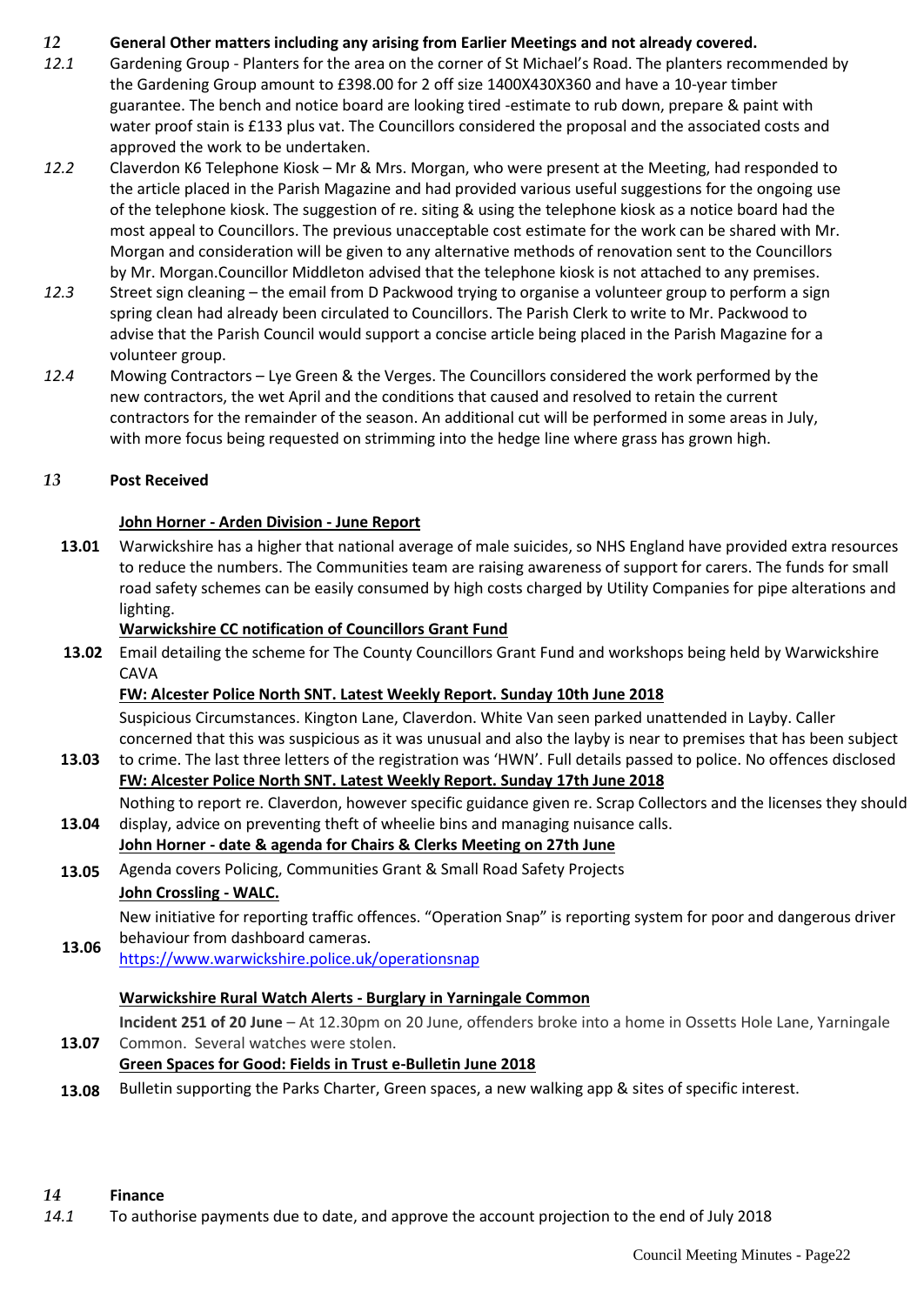|           |                                                                                                              |           | Current<br>Account  |               | Deposit                    |            |
|-----------|--------------------------------------------------------------------------------------------------------------|-----------|---------------------|---------------|----------------------------|------------|
| Date      | Item                                                                                                         | Cheque    | Deposits            | <b>Debits</b> | Accounts                   | Total      |
| 30 Jun 18 | <b>Balance</b>                                                                                               | <b>No</b> | £34,001.21          |               | £36,382.92                 | £70,384.13 |
|           | <b>Payments for Approval</b>                                                                                 |           |                     |               |                            |            |
| 21 Jun 18 | Claverdon Gardening Group - Plants for                                                                       | 2197      |                     | £118.30       |                            | (E118.30)  |
| 3 Jul 18  | village planters<br>WALC - Fees for Clerks Toolkit Training<br>on 10th July                                  | 2198      |                     | £15.00        |                            | (E15.00)   |
| 3 Jul 18  | Farthing Properties Limited - Inspection<br>cover replacement at Recreation Ground                           | 2199      |                     | £108.00       |                            | (E108.00)  |
| 3 Jul 18  | HMRC - June PAYE for M Key                                                                                   | 2200      |                     | £107.00       |                            | (E107.00)  |
| 3 Jul 18  | M Key - net salary for June 18                                                                               | 2201      |                     | £428.65       |                            | (E428.65)  |
|           | Item                                                                                                         | Amount    |                     |               |                            |            |
|           | Office Allowance                                                                                             | £18.00    |                     |               |                            |            |
|           | Stationary                                                                                                   | £5.25     |                     |               |                            |            |
|           | HP Instant Ink for Printer                                                                                   | £21.99    |                     |               |                            |            |
|           | Travel Including 55.0 Vehicle Miles                                                                          | £24.75    |                     |               |                            |            |
|           | Postage                                                                                                      | £2.11     |                     |               |                            |            |
|           |                                                                                                              |           |                     |               |                            |            |
|           | Total                                                                                                        | £72.10    |                     |               |                            |            |
| 3 Jul 18  | M G Key - Clerk's June expenses                                                                              | 2,203     |                     | £72.10        |                            | (E72.10)   |
| 15 Jul 18 | STWA Water Plus - Water at Pavilion for                                                                      | <b>DD</b> |                     | £26.43        |                            | (E26.43)   |
| 6 Jul 18  | July 18<br>Opus Energy-Electricity at the Pavilion                                                           | <b>DD</b> |                     | £19.91        |                            | (E19.91)   |
|           | for 22/5/18 to 20/6/18                                                                                       |           |                     |               |                            |            |
| 3 Jul 18  | Avon Planning Services Ltd -<br>Neighbourhood Planning Consultancy<br>Costs 12-3-18 to 20-6-18               | 2202      |                     | £360.00       |                            | (E360.00)  |
| 3 Jul 18  | Claverdon Garden Services - Mowing<br>Recreation Ground 5 weeks in June                                      | 2204      |                     | £375.00       |                            | (E375.00)  |
| 3 Jul 18  | Perennial Landscapes Ltd - mowing Lye<br>Green, the verges for June & Mowing &<br>clearing by Saddelbow Lane | 2205      |                     | £588.00       |                            | (E588.00)  |
|           | Receipts and /or Transfers                                                                                   |           |                     |               |                            |            |
|           |                                                                                                              |           |                     |               |                            |            |
|           | Interest on Reserve and Deposit Accounts                                                                     |           |                     |               | £17.09                     | £17.09     |
|           |                                                                                                              |           |                     |               |                            |            |
|           |                                                                                                              |           | Current             |               |                            |            |
| Date      | Item                                                                                                         | Cheque    | Account<br>Deposits | Debits        | Deposit<br><b>Accounts</b> | Total      |
|           |                                                                                                              | <b>No</b> |                     |               |                            |            |
| 31 Jul 18 | <b>Balance</b>                                                                                               |           | £31,782.82          |               | £36,400.01                 | £68,182.83 |

*14.2* Bank Reconciliation schedule. The bank reconciliation was reviewed by Councillors and accepted with Councillor Wilcox & Councillor Dargan signing the reconciliation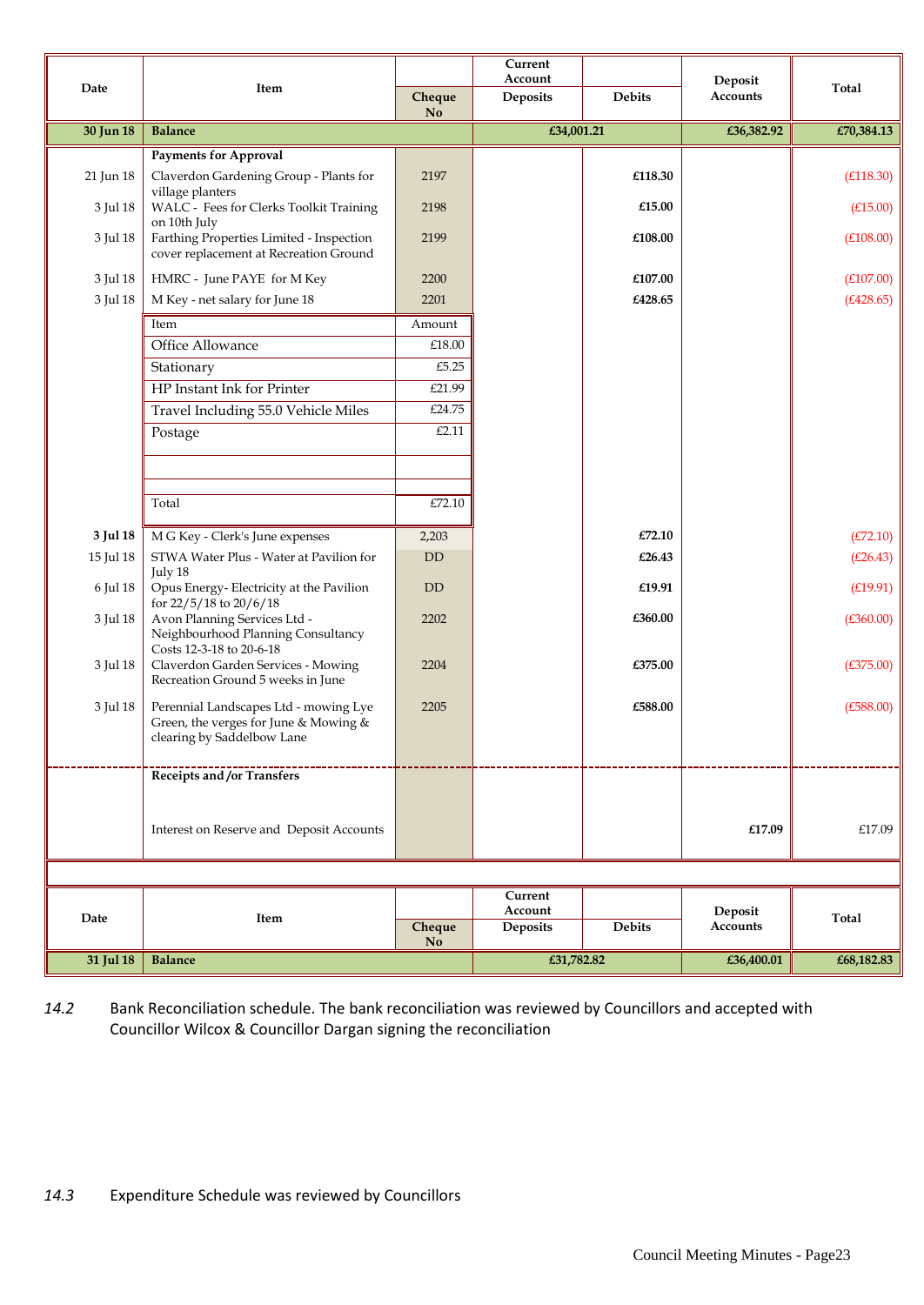|                                                                         |                               |                                | Claverdon Parish Council Accounts for the Year to 31 March 2019 - Interim Report     |  |  |  |  |  |  |
|-------------------------------------------------------------------------|-------------------------------|--------------------------------|--------------------------------------------------------------------------------------|--|--|--|--|--|--|
| <b>ITEM 14.3 - AGENDA 3-7-18</b>                                        | <b>Budget for the</b><br>Year | <b>Actual as at</b><br>3/07/18 | (Actual income & payments are from 1/4/18 to 3/7/18)                                 |  |  |  |  |  |  |
| Income                                                                  |                               |                                |                                                                                      |  |  |  |  |  |  |
| Precept                                                                 | £26,000.00                    | £13,000.00                     | First half of precept received                                                       |  |  |  |  |  |  |
| <b>Recreation Field (Clubs Etc.)</b>                                    | £750.00                       | $£250.00$ $\frac{1}{2}$        | Payment for fees from 17/18 season-Midland Rangers                                   |  |  |  |  |  |  |
| <b>Bank Interest</b>                                                    | £50.00                        | £34.82                         |                                                                                      |  |  |  |  |  |  |
| <b>Miscellaneous</b>                                                    | £0.00                         | £0.00                          |                                                                                      |  |  |  |  |  |  |
| <b>Playgrounds Grants and Fundraising</b>                               | £25,000.00                    | £0.00                          |                                                                                      |  |  |  |  |  |  |
| <b>Pavilion Re-build Grants</b>                                         | £110,000.00                   | £0.00                          |                                                                                      |  |  |  |  |  |  |
| Verges mowing reclaim from SDC                                          | £520.00                       | £0.00                          |                                                                                      |  |  |  |  |  |  |
| <b>Rent and Easements</b>                                               | £290.00                       | £0.00                          | Wayleave                                                                             |  |  |  |  |  |  |
| <b>VAT</b> Reclaimed                                                    | £31,000.00                    | £4,643.88                      | Vat reclaimed from 16/17 & 17/18                                                     |  |  |  |  |  |  |
|                                                                         |                               |                                |                                                                                      |  |  |  |  |  |  |
| Total                                                                   | £193,610.00                   | £17,928.70                     |                                                                                      |  |  |  |  |  |  |
|                                                                         |                               | <b>Expenditure</b>             |                                                                                      |  |  |  |  |  |  |
| Administration                                                          |                               |                                |                                                                                      |  |  |  |  |  |  |
| Clerk's Salary                                                          | £7,500.00                     | £2,495.95                      | M Key -payments for March, April, May & June +R lees                                 |  |  |  |  |  |  |
| Clerk's & Admin Expenses                                                |                               | £401.73                        | payment                                                                              |  |  |  |  |  |  |
| Total                                                                   | £1,200.00                     |                                |                                                                                      |  |  |  |  |  |  |
|                                                                         | £8,700.00                     | £2,897.68                      |                                                                                      |  |  |  |  |  |  |
|                                                                         |                               |                                |                                                                                      |  |  |  |  |  |  |
|                                                                         |                               |                                |                                                                                      |  |  |  |  |  |  |
| <b>Recreation Field</b>                                                 |                               |                                |                                                                                      |  |  |  |  |  |  |
| Mowing                                                                  | £1,600.00                     | £975.00 l                      | Costs to end June                                                                    |  |  |  |  |  |  |
| Playgrounds - create new all ages<br>playground on Station Road Side of | £35,000.00                    | £0.00                          |                                                                                      |  |  |  |  |  |  |
| Recreation Field.                                                       |                               |                                |                                                                                      |  |  |  |  |  |  |
| Pavilion Refurbishment/Rebuild                                          | £100,000.00                   | £1,009.20                      | Bainbridge & Co Architect fees for Planning re. Claverdon<br><b>Cricket Pavilion</b> |  |  |  |  |  |  |
| Other General Maintenance and Field<br>work                             | £1,650.00                     | £343.78                        | Water, electricity & repair to manhole                                               |  |  |  |  |  |  |
| <b>Total</b>                                                            | £138,250.00                   | £2,327.98                      |                                                                                      |  |  |  |  |  |  |
|                                                                         |                               |                                |                                                                                      |  |  |  |  |  |  |
|                                                                         |                               |                                |                                                                                      |  |  |  |  |  |  |
| Yarningale Common                                                       |                               |                                |                                                                                      |  |  |  |  |  |  |
| Mowing                                                                  | £2,000.00                     | £925.00                        | 1 of 2 mowing cycles conducted                                                       |  |  |  |  |  |  |
| General Maintenance                                                     | £1,000.00                     |                                | £45.00 Strimming done 17/10/17 & paid for this year                                  |  |  |  |  |  |  |
| Total                                                                   | £3,000.00                     | £970.00                        |                                                                                      |  |  |  |  |  |  |
|                                                                         |                               |                                |                                                                                      |  |  |  |  |  |  |
| <b>Other Village Areas</b>                                              |                               |                                |                                                                                      |  |  |  |  |  |  |
|                                                                         |                               |                                | This is for the mowing of the verges, some of which is                               |  |  |  |  |  |  |
| Verges and Lye Green Mowing                                             | £3,500.00                     | £850.00                        | recoverable from SDC later in the year                                               |  |  |  |  |  |  |
|                                                                         |                               |                                |                                                                                      |  |  |  |  |  |  |
| Trees, Footpaths and Gritting, Village                                  | £6,700.00                     | £118.30                        | Plants for Village planters                                                          |  |  |  |  |  |  |
| and Lye Green Maintenance                                               |                               |                                |                                                                                      |  |  |  |  |  |  |
| <b>Tattle Bank</b>                                                      |                               | £0.00                          |                                                                                      |  |  |  |  |  |  |